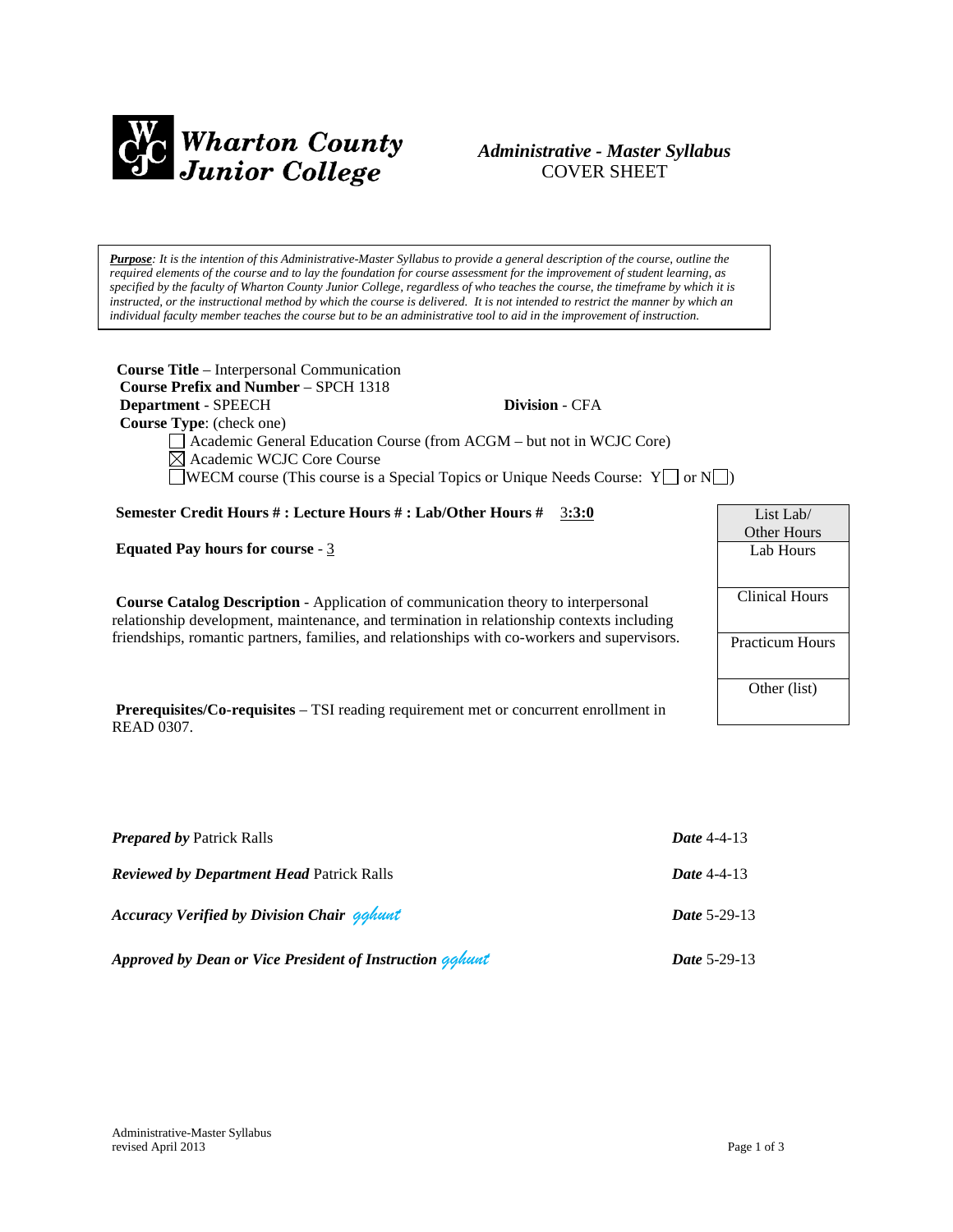

**I. Topical Outline** – Each offering of this course must include the following topics (be sure to include information regarding lab, practicum, clinical or other non-lecture instruction): The Self

Communication Apprehension Perception Listening Principles of verbal messages Principles of nonverbal communication Conversation Relationship Development and Deterioration Relationship Maintenance and Repair Conflict Resolution

## **II. Course Learning Outcomes**

| <b>Learning Outcomes</b><br>Upon successful completion of this course,<br>students will:                                                                                                                                                                                                                                                                                                                                                                                                                                                                                                                                                                                                                                                                                                                   | <b>Methods of Assessment</b>                                |
|------------------------------------------------------------------------------------------------------------------------------------------------------------------------------------------------------------------------------------------------------------------------------------------------------------------------------------------------------------------------------------------------------------------------------------------------------------------------------------------------------------------------------------------------------------------------------------------------------------------------------------------------------------------------------------------------------------------------------------------------------------------------------------------------------------|-------------------------------------------------------------|
| 1. Exhibit understanding of interpersonal theories<br>and principles.<br>2. Demonstrate ability to analyze and critique<br>verbal and nonverbal interactions in mediated and<br>face-to-face contexts.<br>3. Identify perceptual processes as they relate to<br>self and others.<br>4. Demonstrate critical thinking ability by<br>effectively researching, evaluating, and applying<br>communication theories in oral and/or written<br>assignments.<br>5. Demonstrate understanding of the relevance of<br>cross-cultural, co-cultural, gender and age<br>influences on human communication.<br>6. Demonstrate ability to identify, evaluate, and<br>apply conflict styles and conflict management<br>techniques in dyads and/or groups.<br>7. Identify types of and barriers to effective<br>listening. | Exams<br>Written papers<br>Oral presentations<br>Group work |
|                                                                                                                                                                                                                                                                                                                                                                                                                                                                                                                                                                                                                                                                                                                                                                                                            |                                                             |

### **III. Required Text(s), Optional Text(s) and/or Materials to be Supplied by Student.** Joseph Devito, "Messages of Interpersonal Communication", 6<sup>th</sup> Edition

## **IV. Suggested Course Maximum** - 25

Administrative-Master Syllabus revised April 2013 Page 2 of 3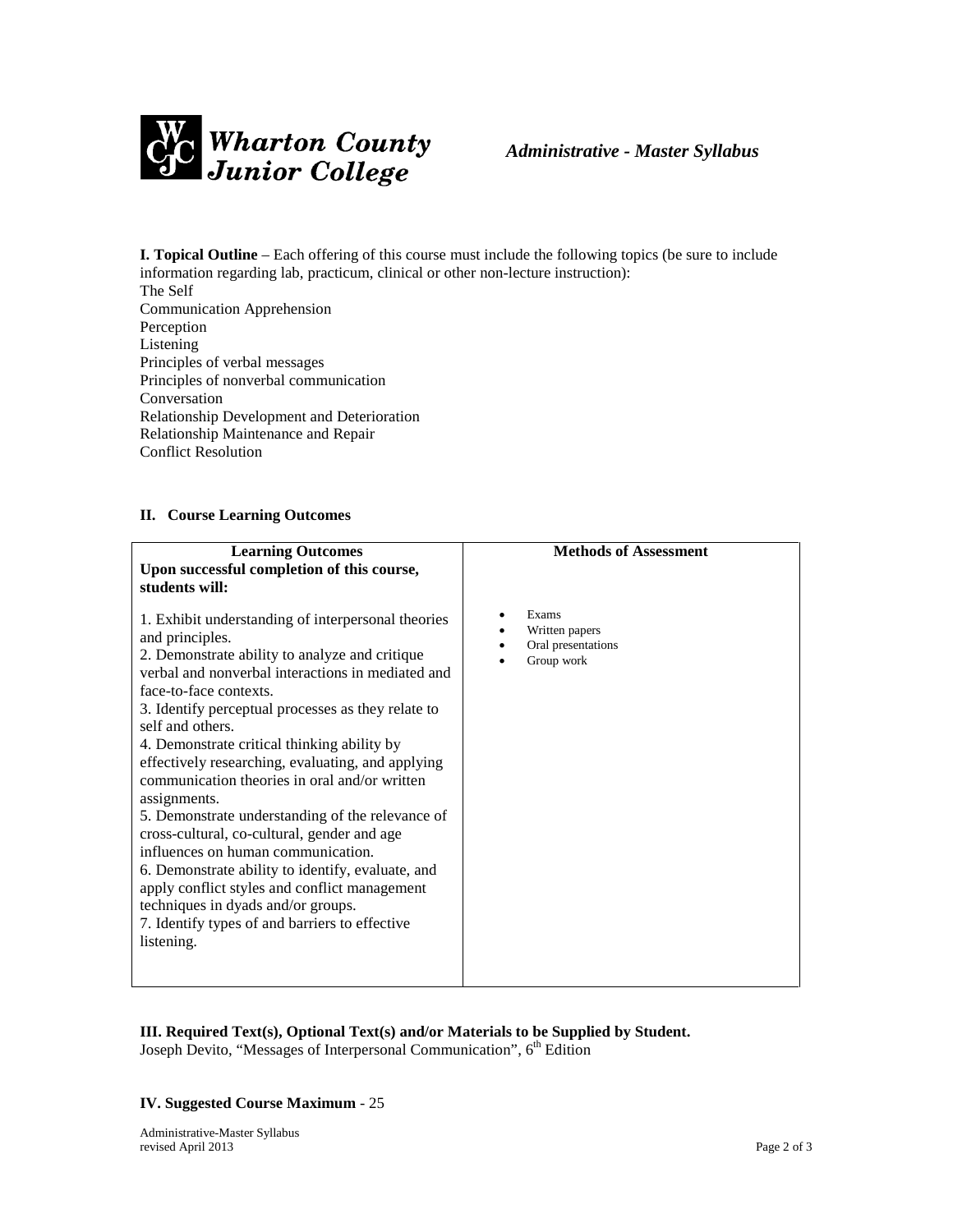**V. List any specific spatial or physical requirements beyond a typical classroom required to teach the course**.

Smart classroom with podium

**VI. Course Requirements/Grading System – Describe any course specific requirements such as research papers or reading assignments and the generalized grading format for the course** The course is primarily a lecture course which may include group presentation assignments and individual oral reports (at least 20%), as well as written papers (at least 10%) and exams/written assignments (at least 70%).

The grading scale for the class is as follows:

| $90 - 100$ | (A) |
|------------|-----|
| 80-89      | (B) |
| 70-79      | (C) |
| 60-69      | (D) |
| Below 60   | (F) |

### **VII. Curriculum Checklist**

- **Academic General Education Course** (from ACGM – but not in WCJC Core) No additional documentation needed

### - **Academic WCJC Core Course**

Attach the Core Curriculum Review Forms

- $\boxtimes$  Critical Thinking
- $\boxtimes$  Communication
- $\Box$  Empirical & Quantitative Skills
- $\boxtimes$  Teamwork
- **Social Responsibility**
- $\boxtimes$  Personal Responsibility

### - **WECM Courses**

If needed, revise the Program SCANS Matrix & Competencies Checklist.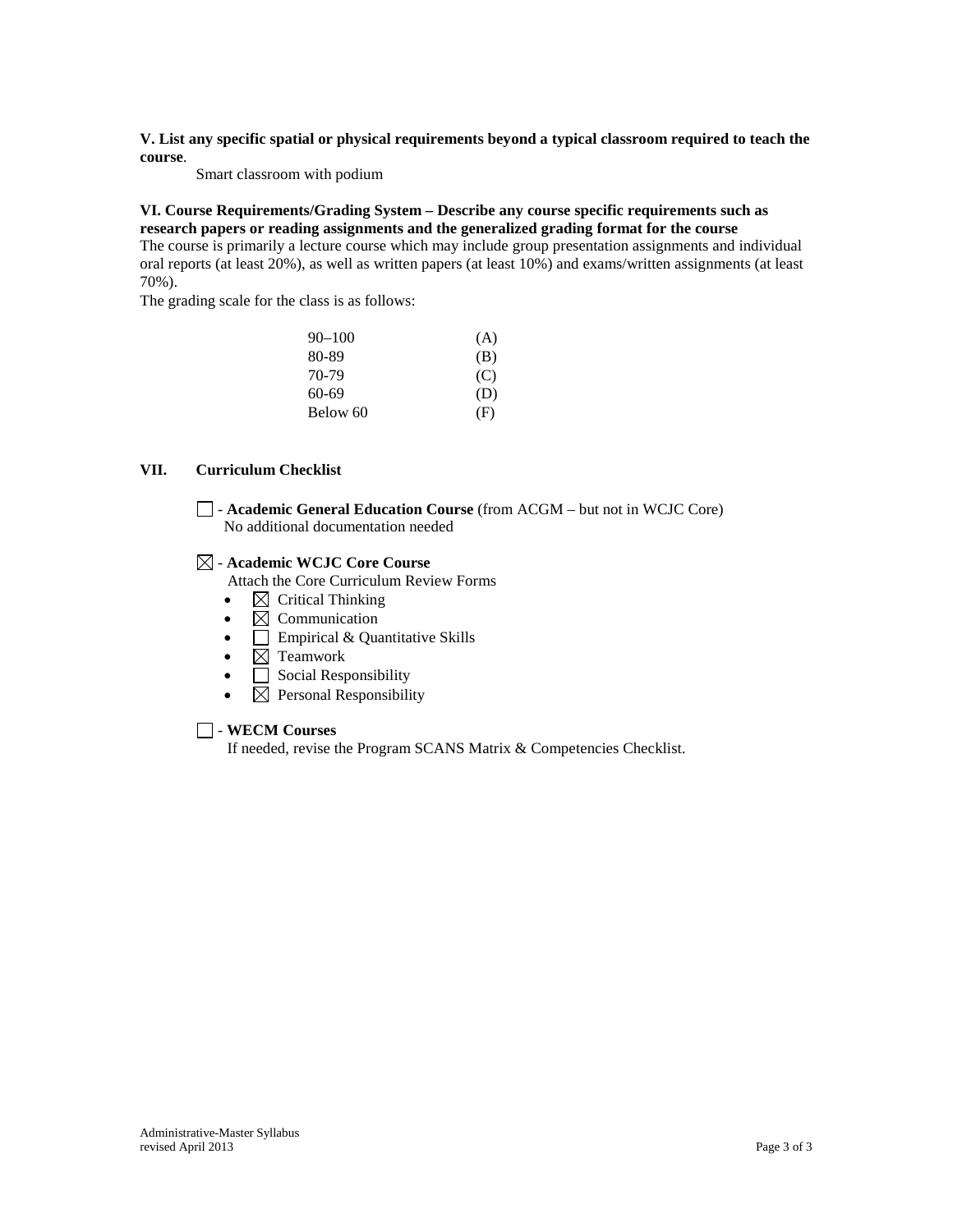

Foundational Component Area: **Communication** Course Prefix & Suffix: Spch 1318

Core Objective: **Critical Thinking Skills—**to include creative thinking, innovation, inquiry, and analysis, evaluation and synthesis of information

| For each core objective, there must be at least two different methods of assessment.<br>Student Learning Outcome supporting core objective: |                                                                                                                                                             |                                                                                                                             |                                                                                                                               |
|---------------------------------------------------------------------------------------------------------------------------------------------|-------------------------------------------------------------------------------------------------------------------------------------------------------------|-----------------------------------------------------------------------------------------------------------------------------|-------------------------------------------------------------------------------------------------------------------------------|
| <b>SLO</b> Status                                                                                                                           | <b>Student Learning Outcome (SLO)</b>                                                                                                                       | <b>Learning Activity</b>                                                                                                    | <b>Assessment</b>                                                                                                             |
| The SLO is:                                                                                                                                 | Insert SLO (from Administrative Master Syllabi) below                                                                                                       | Provide a brief name and<br>description of the sample learning<br>activity:                                                 | Provide a brief name and<br>description of the sample quiz,<br>exam, rubric, assignment, etc. for<br>assessing the objective: |
| $\Box$ Existing<br>Revised<br>$\Box$ New<br>State<br>Mandated                                                                               | Demonstrate critical thinking ability by effectively<br>researching, evaluating, and applying communication<br>theories in oral and/or written assignments. | Class discussion/lecture<br>Relationship breakdown paper<br>Oral presentation of class<br>material<br><b>Group Activity</b> | quiz/exam<br>paper rubric<br>presentation rubric<br>peer assessment                                                           |
| $\Box$ Existing<br>$\Box$ Revised<br>$\Box$ New<br>State<br>Mandated                                                                        | Exhibit understanding of interpersonal theories and<br>principles.                                                                                          | Class discussion/lecture<br>Oral presentation of class<br>material<br>Group activity<br>Case study                          | quiz/exam<br>rubric (presentation or case study)<br>peer asssessment                                                          |
| $\Box$ Existing<br>$\Box$ Revised<br>$\Box$ New<br>$\Box$ State<br>Mandated                                                                 | Identify perceptual processes as they relate to self<br>and others.                                                                                         | Class discussion/lecture<br>Oral presentation of class<br>material<br>Group activity<br>Case study                          | quiz/exam<br>rubric (presentation or case<br>study)<br>peer asssessment                                                       |

$$
_{\text{Date:}}\underline{8/22/2013}
$$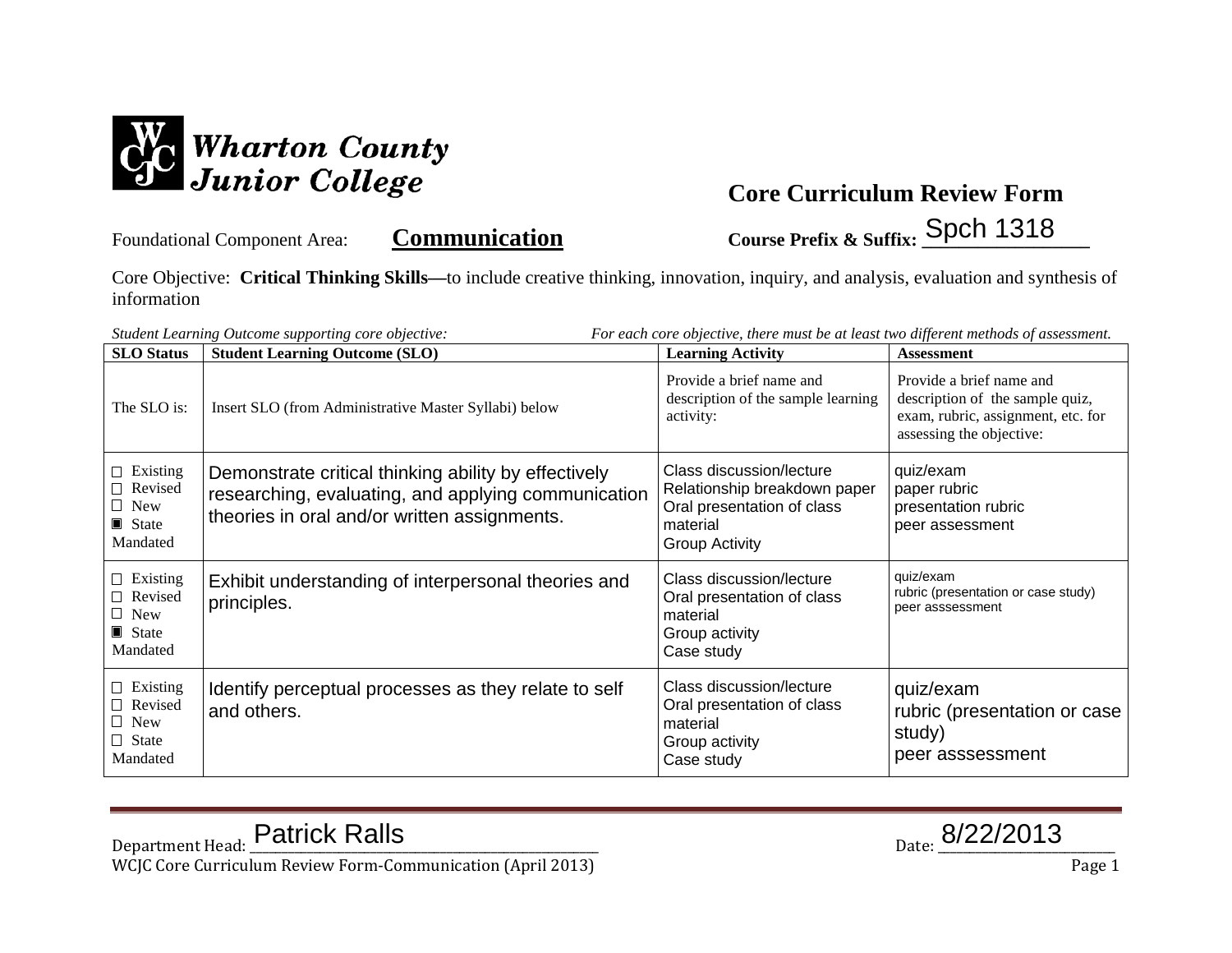

Foundational Component Area: **Communication Course Prefix & Suffix: Spch 1318** 

Core Objective: **Communication Skills—**to include effective development, interpretation and expression of ideas through written, oral and visual communication

| Student Learning Outcome supporting core objective:<br>For each core objective, there must be at least two different methods of assessment. |                                                                                                                            |                                                                                                                                                                     |                                                                                                                               |
|---------------------------------------------------------------------------------------------------------------------------------------------|----------------------------------------------------------------------------------------------------------------------------|---------------------------------------------------------------------------------------------------------------------------------------------------------------------|-------------------------------------------------------------------------------------------------------------------------------|
| <b>SLO</b> Status                                                                                                                           | <b>Student Learning Outcome (SLO)</b>                                                                                      | <b>Learning Activity</b>                                                                                                                                            | <b>Assessment</b>                                                                                                             |
| The SLO is:                                                                                                                                 | Insert SLO (from Administrative Master Syllabi) below                                                                      | Provide a brief name and<br>description of the sample learning<br>activity:                                                                                         | Provide a brief name and<br>description of the sample quiz,<br>exam, rubric, assignment, etc. for<br>assessing the objective: |
| $\Box$ Existing<br>$\Box$ Revised<br>$\Box$ New<br>$\blacksquare$ State<br>Mandated                                                         | Demonstrate ability to analyze and critique verbal and<br>nonverbal interactions in mediated and face-to-face<br>contexts. | Relationship Breakdown assignment<br>Video Clip analysis<br>Text message transcript analysis<br>Class/lecture discussion<br>Outside class observation<br>Case study | Rubric (paper, video clip)<br>Quiz/exam<br>worksheet                                                                          |
| $\Box$ Existing<br>$\Box$ Revised<br>$\Box$ New<br>$\Box$ State<br>Mandated                                                                 |                                                                                                                            |                                                                                                                                                                     |                                                                                                                               |
| $\Box$ Existing<br>$\Box$ Revised<br>$\Box$ New<br>$\Box$ State<br>Mandated                                                                 |                                                                                                                            |                                                                                                                                                                     |                                                                                                                               |

 $_{\text{Date:}}$  8/22/2013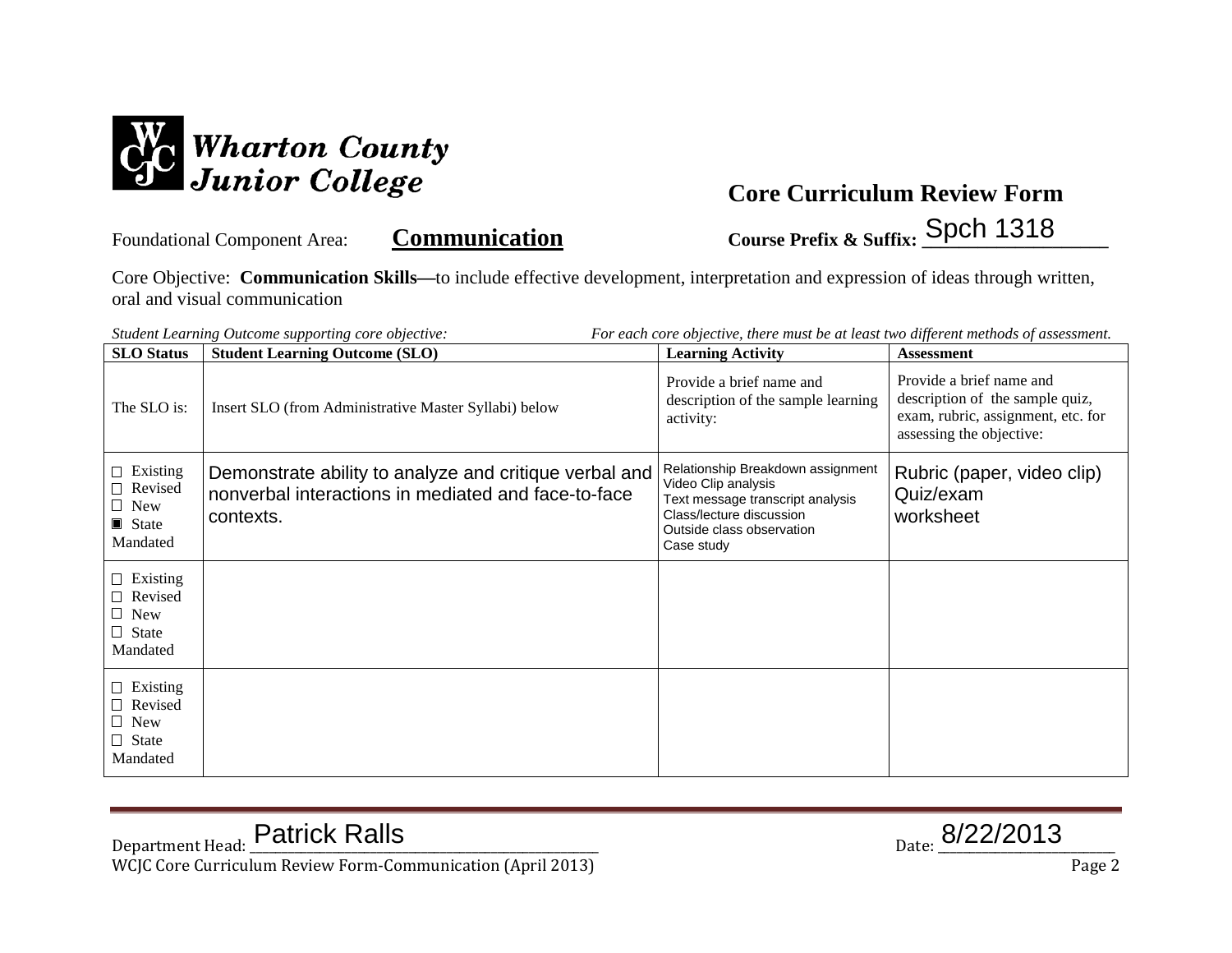

Foundational Component Area: **Communication Course Prefix & Suffix: Spch 1318** 

Core Objective: **Teamwork—**to include the ability to consider different points of view and to work effectively with others to support a shared purpose or goal

| Student Learning Outcome supporting core objective:<br>For each core objective, there must be at least two different methods of assessment. |                                                                                                                                       |                                                                                                         |                                                                                                                                                    |
|---------------------------------------------------------------------------------------------------------------------------------------------|---------------------------------------------------------------------------------------------------------------------------------------|---------------------------------------------------------------------------------------------------------|----------------------------------------------------------------------------------------------------------------------------------------------------|
| <b>SLO</b> Status<br>The SLO is:                                                                                                            | <b>Student Learning Outcome (SLO)</b><br>Insert SLO (from Administrative Master Syllabi) below                                        | <b>Learning Activity</b><br>Provide a brief name and<br>description of the sample learning<br>activity: | <b>Assessment</b><br>Provide a brief name and<br>description of the sample quiz,<br>exam, rubric, assignment, etc. for<br>assessing the objective: |
| $\Box$ Existing<br>$\Box$ Revised<br>$\Box$ New<br>State<br>Mandated                                                                        | Demonstrate ability to identify, evaluate, and apply<br>conflict styles and conflict management techniques in<br>dyads and/or groups. | Class discussion/lecture<br>Oral presentation of class<br>material<br>Group activity<br>Case study      | quiz/exam<br>rubric (presentation or case<br>study)<br>peer asssessment                                                                            |
| $\Box$ Existing<br>$\Box$ Revised<br>$\Box$ New<br>$\Box$ State<br>Mandated                                                                 |                                                                                                                                       |                                                                                                         |                                                                                                                                                    |
| $\Box$ Existing<br>□ Revised<br>$\Box$ New<br>$\Box$ State<br>Mandated                                                                      |                                                                                                                                       |                                                                                                         |                                                                                                                                                    |